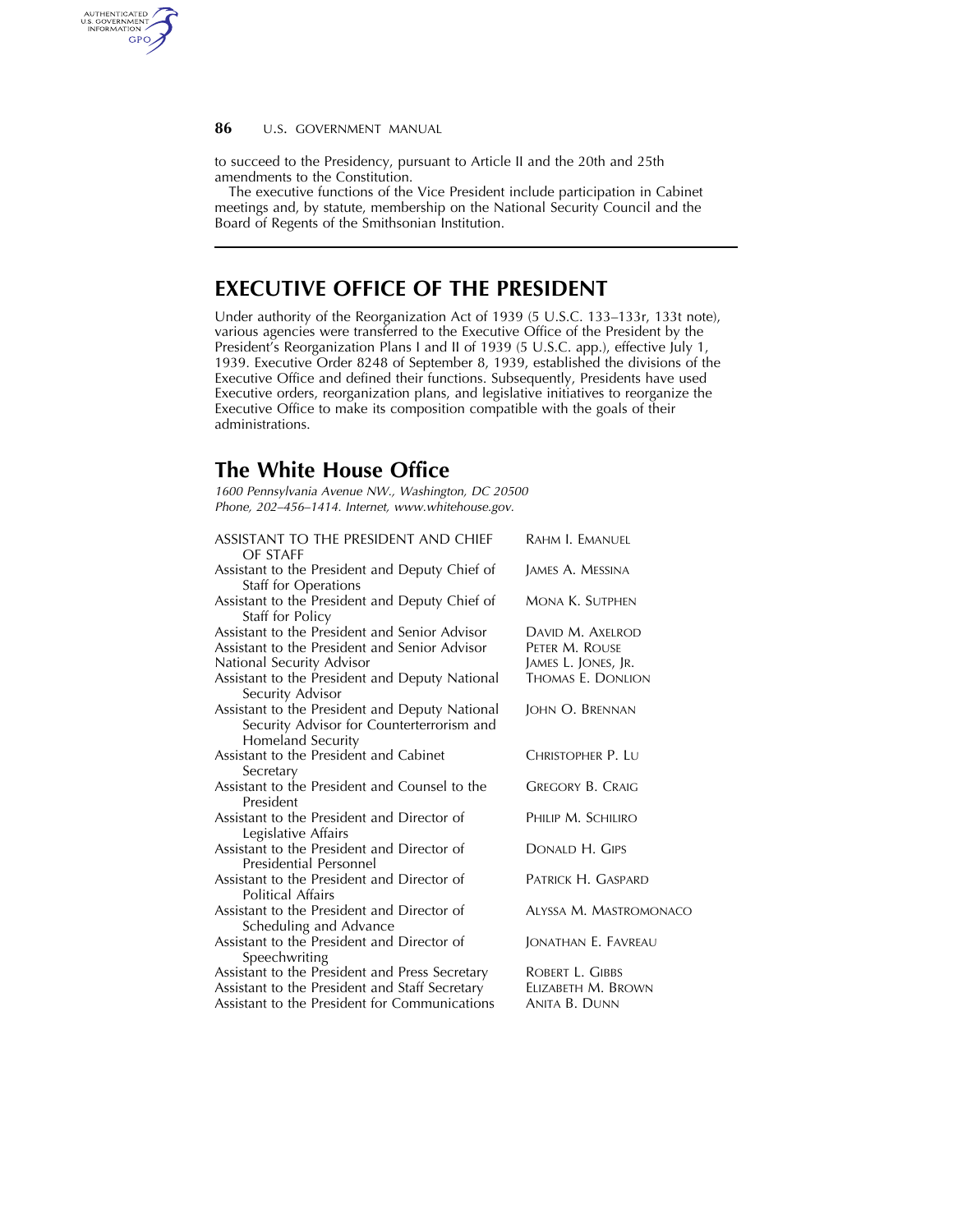| Assistant to the President for Energy and<br>Climate Change                                                                                                          | Carol M. Browner            |
|----------------------------------------------------------------------------------------------------------------------------------------------------------------------|-----------------------------|
| Assistant to the President for Intergovernmental<br>Affairs and Public Engagement and Senior<br>Advisor                                                              | VALERIE B. JARRETT          |
| Assistant to the President for Management and<br>Administration                                                                                                      | BRADLEY J. KILEY            |
| Assistant to the President, Chief of Staff to the<br>First Lady and Counsel                                                                                          | Susan S. Sher               |
| Deputy Assistant to the President and Chief of<br>Staff for National Security Operations                                                                             | Mark W. Lippert             |
| Deputy Assistant to the President and Deputy<br>Cabinet Secretary                                                                                                    | ELIZABETH S. SMITH          |
| Deputy Assistant to the President and Deputy<br>Counsel to the President                                                                                             | CASSANDRA Q. BUTTS          |
| Deputy Assistant to the President and Deputy<br>Counsel to the President                                                                                             | MARY B. DEROSA              |
| Deputy Assistant to the President and Deputy<br>Director of Communications for<br>Production                                                                         | HOWARD D. PFEIFFER          |
| Deputy Assistant to the President and Deputy<br>Director of Presidential Personnel                                                                                   | Kenneth F. Williams-Bennett |
| Deputy Assistant to the President and Deputy                                                                                                                         | Peter F. Rundlet            |
| Deputy Assistant to the President and Director<br>of Advance and Operations                                                                                          | EMMETT S. BELIVEAU          |
| Deputy Assistant to the President and Director                                                                                                                       | DANIELLE M. CRUTCHFIELD     |
| Deputy Assistant to the President and Director                                                                                                                       | CECILIA MUÑOZ               |
| Deputy Assistant to the President and Director                                                                                                                       | JOCELYN C. FRYE             |
| Deputy Assistant to the President and Director                                                                                                                       | Christina M. TCHEN          |
| Deputy Assistant to the President and Director<br>of the Office of Urban Affairs                                                                                     | Adolfo Carrion, Jr.         |
| Deputy Assistant to the President and National<br>Security Spokesperson                                                                                              | <b>DENIS R. MCDONOUGH</b>   |
| Deputy Assistant to the President and Principal<br>Deputy Counsel to the President                                                                                   | DANIEL J. MELTZER           |
| Deputy Assistant to the President for Energy<br>and Climate Change                                                                                                   | HEATHER R. ZICHAL           |
| Deputy Assistant to the President for Legislative<br>Affairs                                                                                                         | Lisa M. Konwinski           |
| Deputy Assistant to the President for Legislative<br>Affairs and House Liaison                                                                                       | DANIEL A. TURTON            |
| Deputy Assistant to the President for Legislative<br>Affairs and Senate Liaison                                                                                      | SHAWN P. MAHER              |
| Deputy Assistant to the President for<br>Management and Administration                                                                                               | HENRY F. DE SIO, JR.        |
| Staff Secretary<br>of Appointments and Scheduling<br>of Intergovernmental Affairs<br>of Policy and Projects for the First Lady<br>of the Office of Public Engagement |                             |

*The White House Office serves the President in the performance of the many detailed activities incident to his immediate office.*